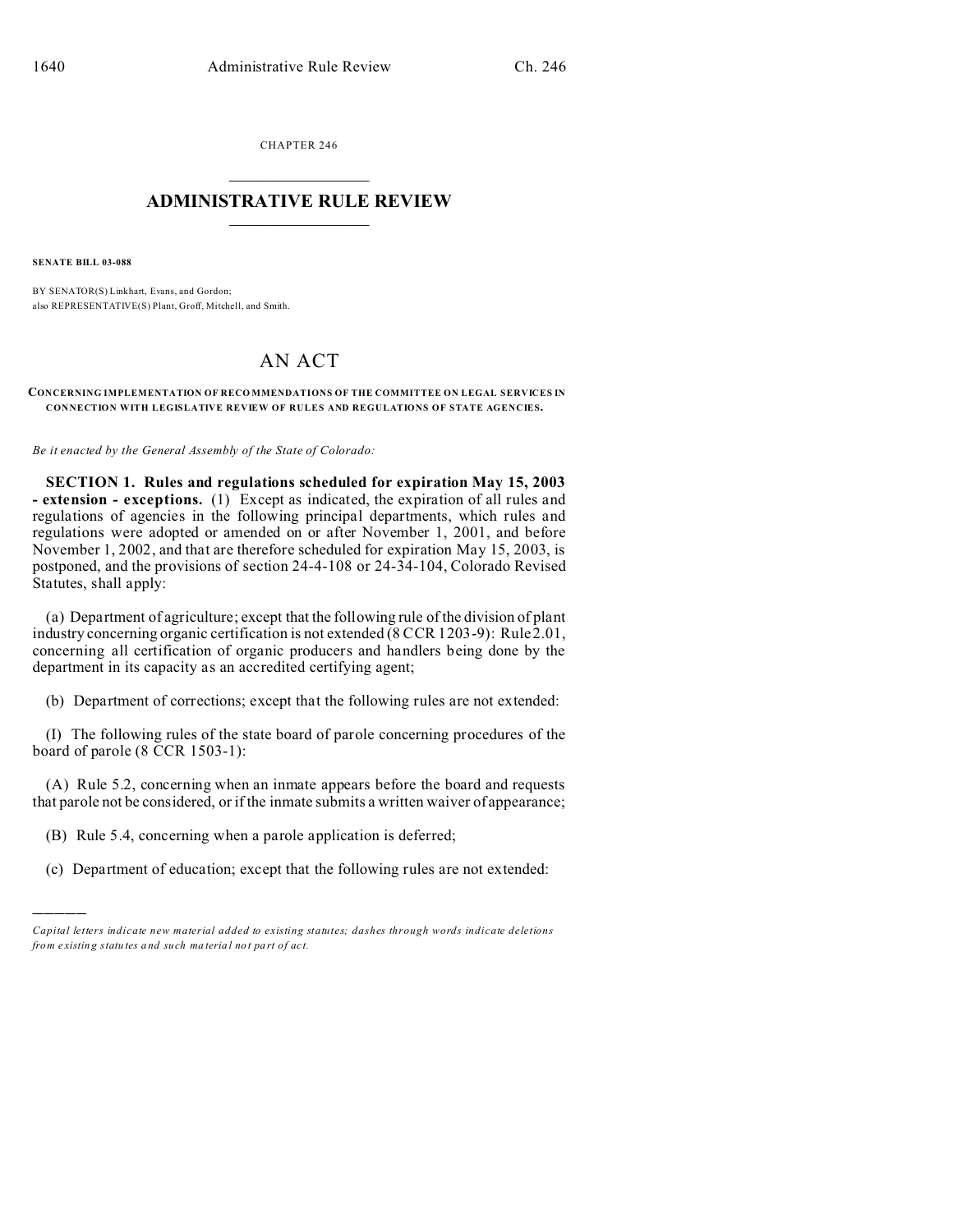(I) The following rules of the state board of education concerning administration of the school improvement plan and grant program (1 CCR 301-52):

(A) Rule 2207-R-2.01 (6), concerning school improvement plan;

(B) Rule 2207-R-2.02 (2) (a), concerning local board adoption of school improvement plans and timelines;

(II) The following rules of the state board of education concerning administration of the teacher pay incentive program (1 CCR 301-53):

(A) Rule 2207607.5-R-1.01, concerning statement of basis and purpose for permanent rules;

(B) Rule 2207607.5-R-2.00, concerning definitions;

(C) Rule 2207607.5-R-3.0, concerning designation of hard to recruit subjects;

(d) Department of health care policy and financing; except that the following rules are not extended:

(I) The following rules of the medical services board concerning medical assistance (10 CCR 2505-10):

(A) Rule 8.401.182 A. 1., concerning an individual is considered to have mental illness;

(B) The first paragraph of Rule 8.401.182 B., concerning an individual is considered to have mental retardation;

(C) Rule 8.401.183 E., concerning PASARR findings, as related to care needs;

(D) The third paragraph of Rule 8.401.42, concerning the reference for the DSM IV;

(E) The first paragraph of Rule 8.406.2, concerning intermediate nursing home care is available for eligible clients when certified to be medically necessary;

(F) Rule 8.406.3 A. 2., concerning the facility meeting the standards defined in Title XIX of the Social Security Act;

(II) The following rules of the medical services board concerning medical assistance (10 CCR 2505-10):

(A) Rule 8.525.12 E., concerning effective September 1, 2002, physical therapy services are available for acute home health clients when medically necessary;

(B) Rule 8.525.13 E., concerning effective September 1, 2002, occupational therapy services are available for acute home health clients when medically necessary;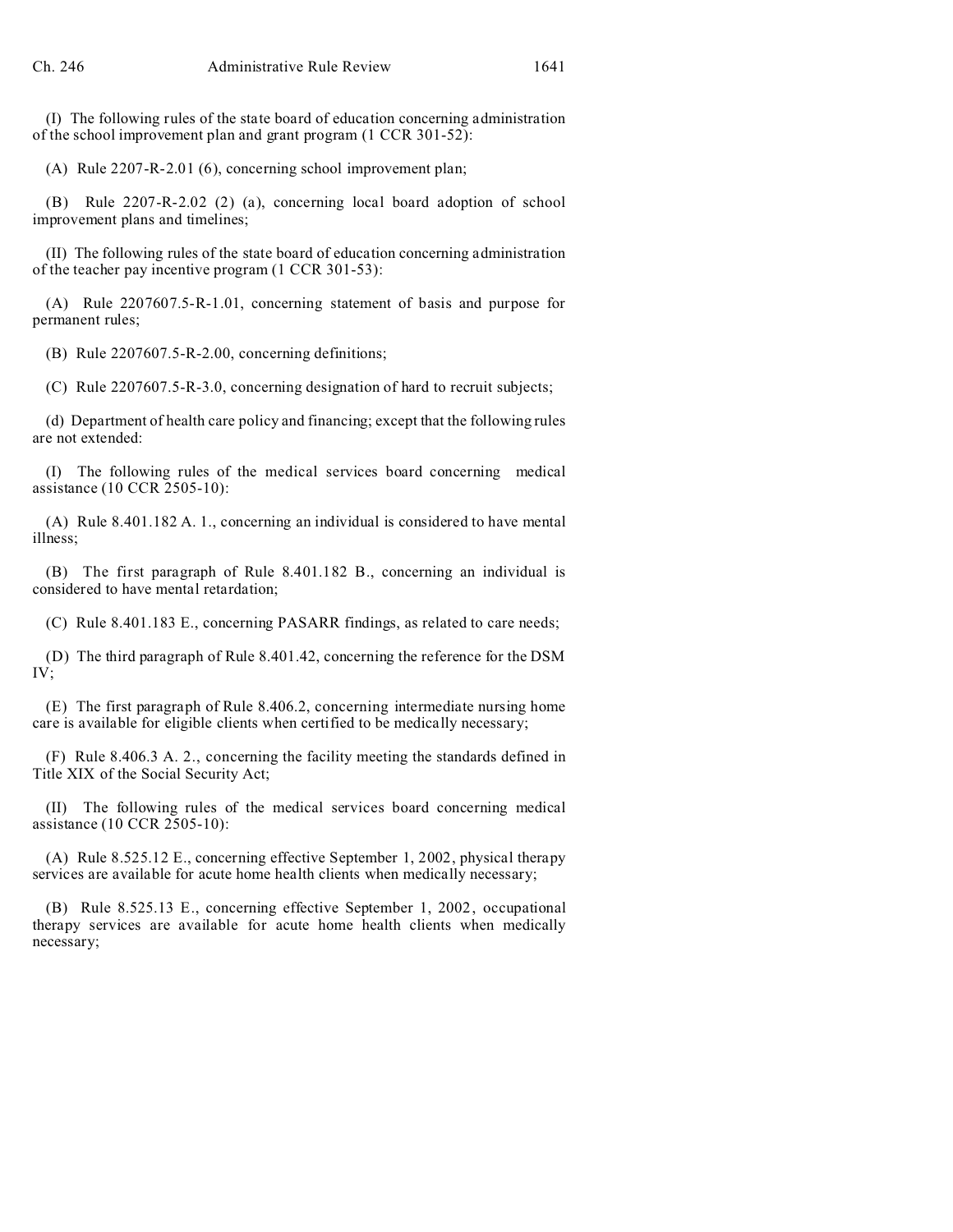(C) Rule 8.525.14 E., concerning effective September 1, 2002, speech/language pathology services are available for acute home health clients when medically necessary;

(e) Department of higher education;

(f) Department of human services; except that the following rules are not extended:

(I) The following rule of the state board of human services concerning income maintenance for the Colorado works program is not extended (9 CCR 2503-1) Rule 3.619.7, concerning twenty percent (20%) allocation of extensions;

(II) The following rule of the state board of human services concerning income maintenance for the aid to the needy disabled medically correctable program is not extended (9 CCR 2503-1): Rule 3.491.12, concerning participants in this program;

(g) Department of labor and employment;

(h) Department of law;

(i) Department of local affairs;

(j) Department of natural resources; except that the following rule of the division of mines and geology concerning the mine safety and training program for tourist mines is not extended (2 CCR 407-6): Rule 2, concerning tourist mine permits;

(k) Department of personnel;

(l) Department of public health and environment; except that the following rules are not extended:

(I) The following rules of the state board of health, consumer protection section, relating to schools, chapter eight concerning laboratory, industrial, art, and vocational hazards in schools (6 CCR 1010-6):

(A) Rule 8-110, concerning the appropriate National Fire Protection Association Codes;

(B) Rule 8-118, concerning eye protection;

(C) Rule 8-201, concerning all areas being adequately ventilated so that exposures to hazardous or toxic materials are maintained to a safe level;

(II) The following rule of the air quality control commission of regulation No. 3, air contaminant emissions notices, is not extended (5 CCR 1001-5): The third paragraph of Rule I.A., of Part A, concerning pursuant to Colorado Revised Statutes section 24-4-103 (12.5), materials incorporated by reference;

(m) Department of public safety;

(n) Department of regulatory agencies; except that the following rules are not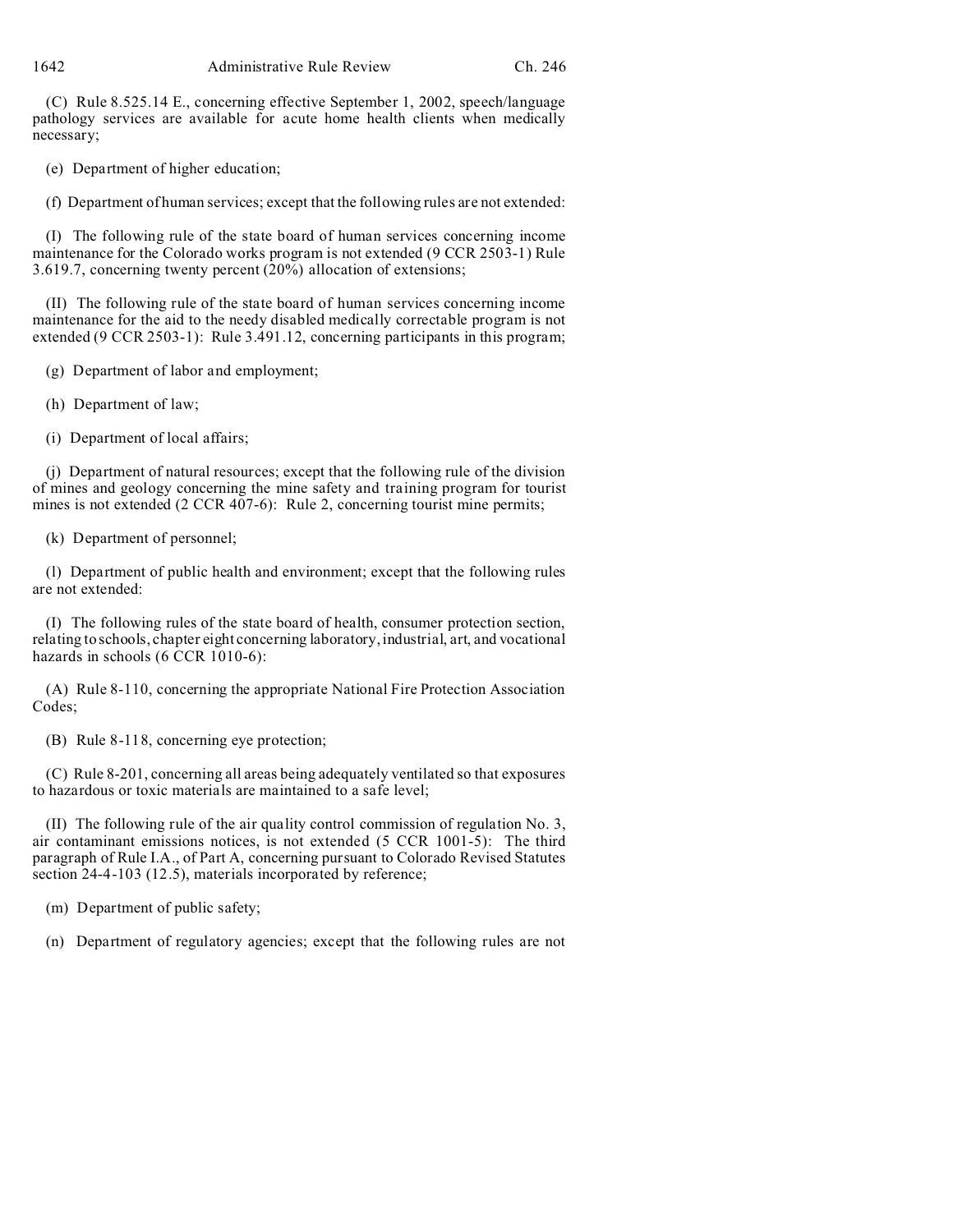extended:

(I) The following rule of the state board of pharmacy concerning pharmacies (3 CCR 719-1): Rule 5.01.31 (k) concerning a prescription drug outlet being operated in such a manner that no pharmacist or intern shall be subjected to conditions likely to lead to an error;

(II) The following rule of the commissioner of insurance concerning life, accident and health insurance (3 CCR 702-4): Paragraph A. (3) (b) of section 5 of Regulation 4-6-7, concerning geographic location;

(III) The following rule of the commissioner of insurance concerning property and casualty insurance (3 CCR 702-5): Regulation 5-2-10, concerning qualifying annual gross income levels for reduced personal injury protection automobile insurance policies;

(o) Department of revenue; except that the following rules are not extended:

(I) The following rule, concerning sales and use tax (1 CCR 201-4): Rule 39-26-105.5, concerning mandatory electronic funds transfer;

(II) The following rules of the Colorado lottery commission, lottery division, concerning interceptions of noncash prizes (1 CCR 206-1):

(A) Rule 12.12, concerning prizes subject to intercept;

(B) Paragraph d) of Rule 6.LU.4, concerning if the owner of a ticket winning a Chevrolet Avalanche truck prize has an outstanding child support obligation on the Colorado department of human services intercept list;

(C) Rule 12.G.8, concerning prizes subject to intercept;

(III) The following rule of the division of gaming, Colorado limited gaming control commission, concerning gaming regulations (1 CCR 207-1): Rule 47.1-4.500 (1) and (2) of Rule 4.5, concerning incorporation by reference;

(IV) The following rule of the liquor enforcement division concerning the liquor code (1 CCR 203-2): Rule 47-415, concerning brew pub license - food requirements;

(p) Department of state;

(q) Department of transportation.

(2) The expiration of all rules and regulations of the public employees' retirement association, which rules and regulations were adopted or amended on or after November 1, 2001, and before November 1, 2002, and which are therefore scheduled for expiration May 15, 2003, is postponed.

(3) The recommendations of the committee on legal services as reflected in this act shall apply to the specified rules in the form in which said rules were considered and acted upon by the committee. Any amendments or other changes in the specified